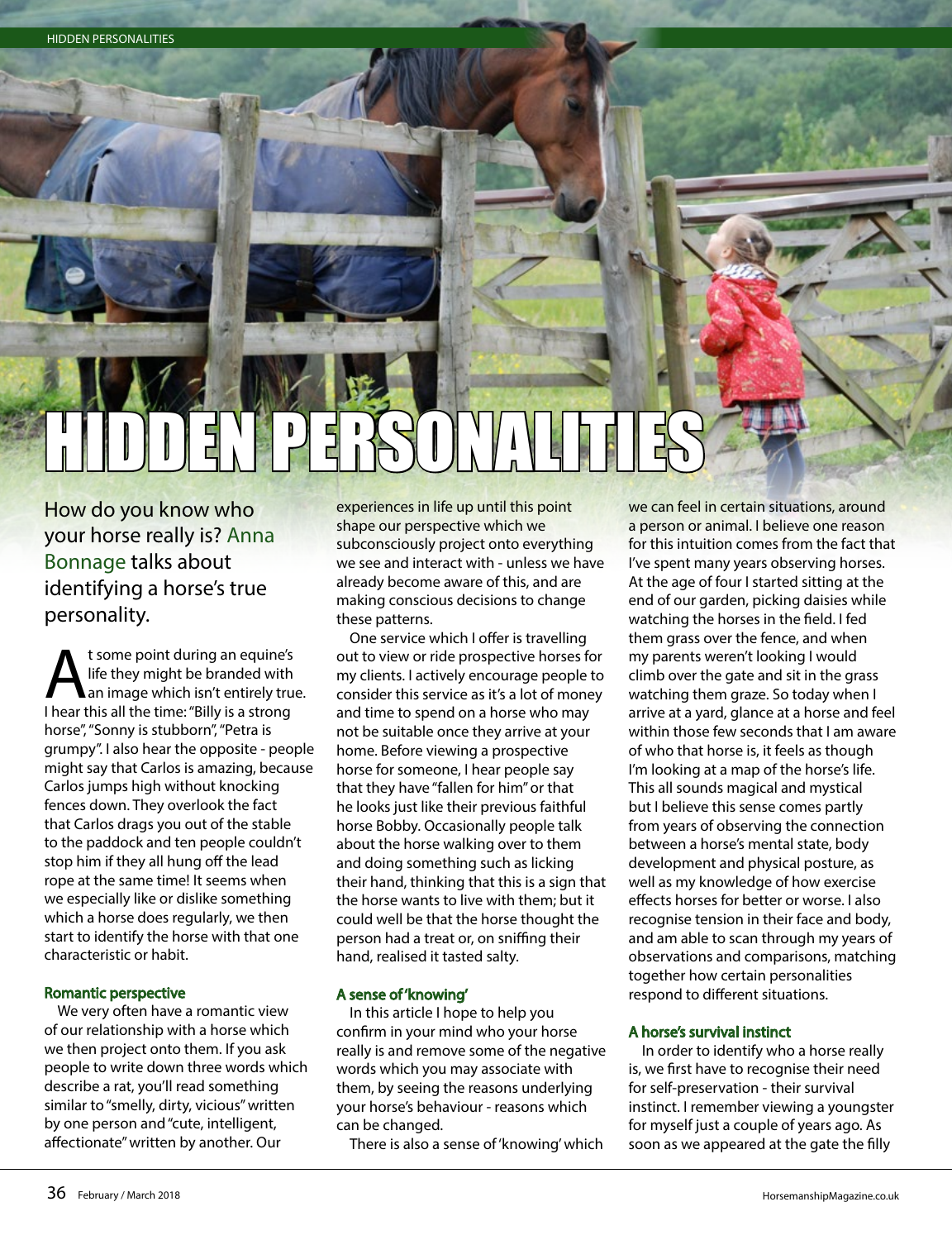Image © Leonita Russel-Stracey© Leonita Russel-Stracey

nage

was pinning her ears back at us and the other horses. I didn't take it personally, as it was winter and they were eating their morning hay rations. I led her up on the concrete to watch her move. She either pulled back or wanted to rush past me, upset and with her ears flat back. Contrary to the seller's perspective, the filly hadn't been taught to lead properly. Her erratic behaviour was because she was worried; she had no clarity in what was being asked of her. With some understanding of what I was asking, it wouldn't have taken long for her to lead well with a good feeling in her about it. She was frightened of allowing me to be alongside her, unclear on whether it was safe or not. This is very common for young horses, so they either want to keep the human in front of them or rush past. If they are asked the stay next to someone they might panic in an attempt to leave or become aggressive in order to protect themselves. Some people would have returned from viewing the filly thinking that she was a horrid, grumpy and dangerous horse, but it was only her lack of clarity creating the behaviour. She was just two-years-old and it would have been relatively easy to teach her how to gain clarity so that she could feel good about life.

Fear is a huge factor which gets in the way of seeing who a horse really is. At some point, most of us have experienced feeling fearful or even just uneasy enough that we are unable to be ourselves. I get instant memory loss in some social circumstances, such as when I am feeling under pressure in a conversation which I am not comfortable in. On a recent occasion, my new boyfriend and I had attended a live music event and my ex boyfriend was also present. While getting a drink at the bar, I turned around and was surprised to be greeted by my ex boyfriend's mother asking me how I was. I froze up and completely forgot the name of my new boyfriend who was stood next to me! "Let me introduce you to, errr, here he is, here she is," I said as I pointed at him. My brain became overwhelmed and shut down due to how uncomfortable I felt. Thankfully, my now long term boyfriend was able to see the cause of the situation and didn't assume that I had early



"Some people would have returned from viewing the filly thinking that she was grumpy and dangerous, but it was only her lack of clarity creating the behaviour. She was just twoyears-old and it would have been relatively easy to teach her how to gain clarity so that she could feel good about life."

dementia setting in!

So often, I see that a horse's lack of understanding in what we are asking of them triggers fear which creates responses people often don't like; kicking, biting, rearing, bucking, taking off. The horse's self-preservation is taking over and if we're not careful, we let these habits develop and the horse becomes unfairly branded with a negative connotation.

I remember on one of my trips to America, learning from my teacher Harry Whitney. Harry and I had been watching each other work with a filly for a few days. As we put the filly back in her stall, Harry commented: "That's who she really is." We stopped and watched her for a moment. Her head hung low and relaxed, her entire body looked soft, ears gently mobile as she looked around, a soft gaze in her eye as she watched us. I stood there and thought back to four days ago when she arrived at Harry's farm; she had been grumpy, and so tight in her facial expressions that occasionally the skin under her eyes creased up into lines.

Her sudden movements meant it hadn't felt comfortable to stand near to her, wondering if she'd bang you on the head with her jaw when she pushed past you to see her horse friend over the gate. In the understanding which she had gained from Harry and I working with her, she was able to let her self-preservation drop away, feel safe with us, and show us who she really was: a lovely, gentle and sensitive horse who wanted to get along with humans and was willing to try most anything we asked of her.

## Reading a horse's body language

Remember that like us, a horse's behaviour is based on genetics, physical ailments, and their experiences around humans up until this point. It's good to learn to read a horse's body language and have some understanding of what it means. Pat Parelli created a Horseanality Chart for people to categorise their horse's behavioural patterns and adapt their training program depending on this. It reminds me of The Four Temperaments, a proto-psychological theory suggesting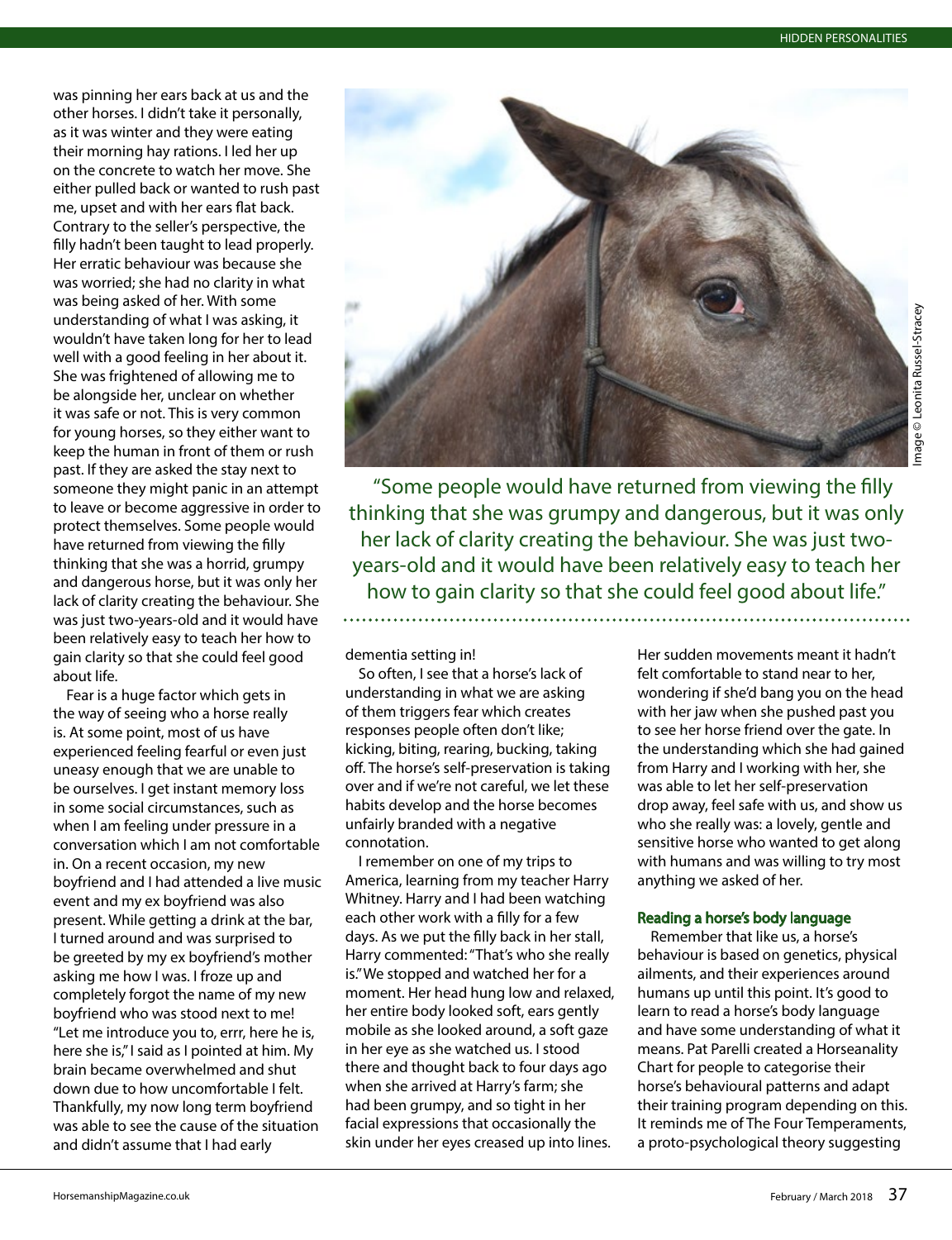

*Helping horse and rider* to *be relaxed, con*fi*dent and* th*eir best in a varie*ty *of riding disciplines*

# HORSE & RIDER *Relax, we've got your back...* **OSTEOPATHY**

*Specialising in Rider Biomechanics*

*Northamptonshire based*

*Georgina Bull BSc (Hons) Ost Med, DO, ND*

*07748 802979*

*www.gbequinetherapy.co.uk*

Barefoot Magazine, Website Resource, Pro Trimmers List, News & Events. **Go Team Barefoot!**



ª



Bitless Bridles Hoofjack/Tooljack Strasser Books Hoofboots by: EasyCare, Cavallo

# Is your horse a STAR? Or a FLOWER?

Either way, your horse will LOVE you when you bridle him/her with the bitless style of the Star Wheel Hackamore or the Zilco Flower Hackamore!



# **Star Wheel Hackamore Zilco Flower Hackamore \*UK Shipping for either Star or Flower, just \$35.00 USD!**

Visit **The Bitless Shop** at The Horse's Hoof Store for a full selection of the Star Wheel, the Zilco Flower, and Dr. Cook's Bitless Bridle. Plus learn more about bitless options, bitless classical schooling, bitless training theories–with more to come!

**Subscribe** to *The Horse's Hoof Magazine*, an online publication (50+ pages) about barefoot & better horsecare, for only \$15.00 for 1 year! 4 issues per year; easy to download PDF file. Published since 2000 – covering all bare hoof methods!

# **Please visit our website at** www.TheHorsesHoof.com The Horse's Hoof

Toll Free: 1-877-594-3365 • e-mail: editor@TheHorsesHoof.com and all and a state of the March 2018 and Magazine.co.uk P.O. Box 1969 • Queen Creek, Arizona, USA 85142 Follow us on **Facebook**: www.facebook.com/TheHorsesHoof

there are four fundamental personality types. These days there are a variety of personality tests which we can do online, but viewing a horse or person solely in this way concerns me. If we are not careful, we put them in a box; our expectations then limit what that horse could well become capable of. For example, I hear people say, "Oh no, my horse Holly doesn't like going out for a ride on her own, it's not worth even trying." When we consider a horse's survival instinct, we need to consider that a horse needs one of four things to feel safe:

- 1. Confidence in knowing their environment
- 2. Confidence in another horse being near
- 3. Confidence within themselves
- 4. Confidence within the human

So with a horse like Holly, I can guarantee without meeting her that she is frightened of leaving the safety of her horse friends and her home because she doesn't have enough good experiences in hacking out alone. This lack of good experience means she does not have confidence in herself and she has no confidence in the rider. If she learnt to gain confidence in the rider and found good experiences hacking out alone, her confidence would grow and she would become willing to hack without another horse.

I think of three main categories when a horse's selfpreservation kicks in. Firstly, as a flight animal, they panic and try to get away; they actively react, pushing, pulling, whatever it takes to leave. Secondly, some horses will fight back; biting, kicking or rearing. Thirdly, they disassociate / shut down and become stoic. Their movement becomes slow and heavy or even immovable. They blink less and look as if they are starring into space. This coping mechanism occurs when a horse, mule or donkey experiences a lack of clarity in what we're asking of them and they feel helpless. I've seen horses become confused on the lunge, turn in, and place their head low and close to the human's abdomen. It's as if they're hiding from the reality of being here, hoping no one will ask them to go back out on the lunge if they do that behaviour. Very often people like the horse being so close, but it is a way of escape for the horse; they don't feel present or relaxed.

To explain these three main responses, I think of a classroom of children with a cover teacher who has arrived for the day. You'll find one or two children throwing erasers, ripping up their paper, or even running out of the room. A few children might be threatening other children with scissors or pretend paper guns, and then you'll see the few children who are just staring out of the window or at their desk. With humans there are a variety of behaviours between these extremes, but with horses it's much more simple as they just want to feel comfortable and survive. Also, horses live very much in the moment; they're not in the field right now wondering what they will do tomorrow, but they may be carrying a feeling of unease if, every day, a human asks them to do something which they don't fully understand. Due to this,